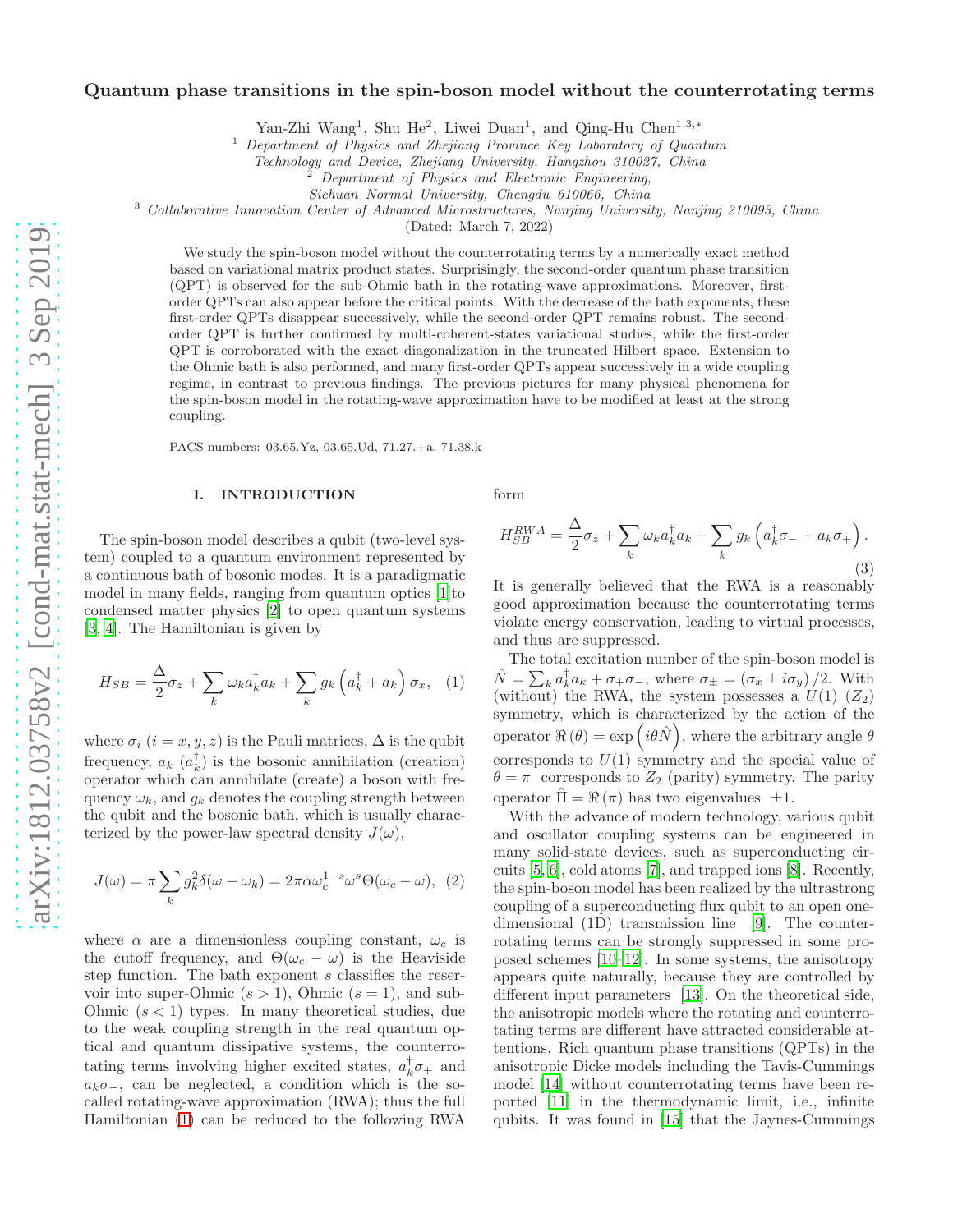(JC) model [\[16\]](#page-9-15), the quantum Rabi model in the RWA, could also undergo the second-order QPT in the extreme model parameter limit,  $\Delta/\omega \rightarrow \infty$  where  $\Delta$  and  $\omega$  are the frequencies of qubit and cavity. It was demonstrated that the ratio of frequencies  $\Delta/\omega$  plays the same role as the qubits number, and the second-order QPT can be identified by finite frequency scaling analysis.

Since both the Dicke and Rabi models in the RWA undergo the second-order QPT, can the spin-boson model in the RWA display the second-order QPT? Are some extreme conditions for model parameters required to realize the second-order QPT? As we know from the literature, the spin-boson Hamiltonian with the RWA is usually treated in sub-space with fixed total excitations N. In this way the second-order QPT is absolutely excluded. The constrained condition for the given sub-space should be relaxed to detect more physical phenomena.

In the sub-Ohmic spin-boson model without the RWA, the second-order QPT from the delocalized phase, where spin has the equal probability in the two states, to localized phase, in which spin prefers to stay in one of the two states, has been studied extensively [\[17](#page-9-16)[–23](#page-9-17)]. Many advanced numerical approaches in quantum many-particle physics have been applied and extended to this model, such as the numerical renormalization group [\[17](#page-9-16)], quantum Monte Carlo simulations [\[18](#page-9-18)], sparse polynomial space approach [\[19](#page-9-19)], exact diagonalization in terms of shift bosons [\[20](#page-9-20)], and various matrix product state approaches [\[21,](#page-9-21) [22\]](#page-9-22). Some analytical approaches based on the polaronic unitary transformation, also known as the Silbey-Harris ansatz [\[24\]](#page-9-23), have been also developed for

this model [\[25](#page-9-24)[–33\]](#page-9-25). The single-coherent-states ansatz [\[24](#page-9-23)] was improved by simply adding other coherent states on an equal footing [\[29](#page-9-26)] and by superpositions of two degenerate single coherent states [\[28\]](#page-9-27), which are generally termed as the multi-coherent-states (MCS) ansatz. Actually, the MCS in the single-mode model was proposed much earlier by Ren and Chen [\[34\]](#page-9-28).

In this paper, we will extend the variational matrix product state (VMPS) approach [\[21\]](#page-9-21) to study the spinboson model in the RWA for all values of the bath exponents. The MCS variational approach and exact diagonalization within truncated Hilbert space are also employed to provide independent checks in different regimes. The paper is organized as follows. In Sec. II, we briefly introduce the generalized spin-boson model. Some methodologies including the VMPS, the MCS variational approaches, and exact diagonalization in truncated Hilbert space are described. The rich phase transitions revealed by the VMPS method are presented in Sec. III, where the MCS variational approaches and the exact diagonalization are also applied to provide further evidence. The quantum criticality based on VMPS studies is also analyzed. Finally, conclusions are drawn in Sec. IV.

# II. GENERALIZED MODEL HAMILTONIAN AND METHODOLOGIES

Based on Hamiltonian [\(1\)](#page-0-0), the generalized spin-boson Hamiltonian can be written as  $(\hbar = 1)$ 

<span id="page-1-0"></span>
$$
\hat{H_{SB}} = \frac{\Delta}{2}\sigma_z + \frac{\epsilon}{2}\sigma_x + \sum_k \omega_k a_k^\dagger a_k + \frac{1+\lambda}{2}\sum_k g_k \left(a_k^\dagger \sigma_{-} + a_k \sigma_{+}\right) + \frac{1-\lambda}{2}\sum_k g_k \left(a_k \sigma_{-} + a_k^\dagger \sigma_{+}\right),\tag{4}
$$

where  $\epsilon$  is the energy bias applied in a two-level system  $(\epsilon = 0 \text{ except special statements})$  and  $\frac{1+\lambda}{2}$  and  $\frac{1-\lambda}{2}$ are the weights of the rotating-wave and counterrotating terms, respectively. In this sense  $\lambda$  is the anisotropy constant of this model. Obviously,  $\lambda = 1$  ( $\lambda = 0$ ) corresponds to the spin-boson model with (without) RWA.

For later use, Hamiltonian [\(4\)](#page-1-0) can be rewritten as

<span id="page-1-1"></span>
$$
\hat{H} = \frac{\Delta}{2}\sigma_z + \frac{\epsilon}{2}\sigma_x + \sum_k \omega_k a_k^{\dagger} a_k + \frac{1}{2} \sum_k g_k \left( a_k^{\dagger} + a_k \right) \sigma_x \n+ \frac{\lambda}{2} \sum_k g_k \left( a_k - a_k^{\dagger} \right) i \sigma_y.
$$
\n(5)

In the following, three methods are introduced to study this generalized model.

VMPS approach.-. As is well known, the VMPS approach works efficiently in one-dimensional chain models [\[35,](#page-9-29) [36\]](#page-9-30). To apply VMPS in the spin-boson model, we

therefore transform the model into a 1D chain model. We first perform the logarithmic discretization of the spectral density of the continuum bath [\[17\]](#page-9-16) with discretization parameter  $\Lambda > 1$ ; then, by using orthogonal polynomials  $b_n^{\dagger} = \sum_k U_{nk} a_k^{\dagger}$   $(b_n = \sum_k U_{nk} a_k)$  as described in Ref. [\[37\]](#page-9-31), the spin-boson models can be mapped into the representation of a one-dimensional semi-infinite chain with nearest-neighbor interaction [\[38](#page-9-32)]. Thus, Hamiltonian [\(5\)](#page-1-1) can be written as:

<span id="page-1-2"></span>
$$
H_{\text{chain}} = \frac{\Delta}{2}\sigma_z + \frac{\epsilon}{2}\sigma_x + \frac{c_0}{2}(b_0 + b_0^{\dagger})\sigma_x + \lambda \frac{c_0}{2}(b_0 - b_0^{\dagger})i\sigma_y + \sum_{n=0}^{L-2} [\epsilon_n b_n^{\dagger} b_n + t_n (b_n^{\dagger} b_{n+1} + b_{n+1}^{\dagger} b_n)], \qquad (6)
$$

where  $b_n^{\dagger}(b_n)$  is the creation (annihilation) operator for a new set of boson modes in a transformed representation with  $\epsilon_n$  describing frequency on chain site n,  $t_n$  describing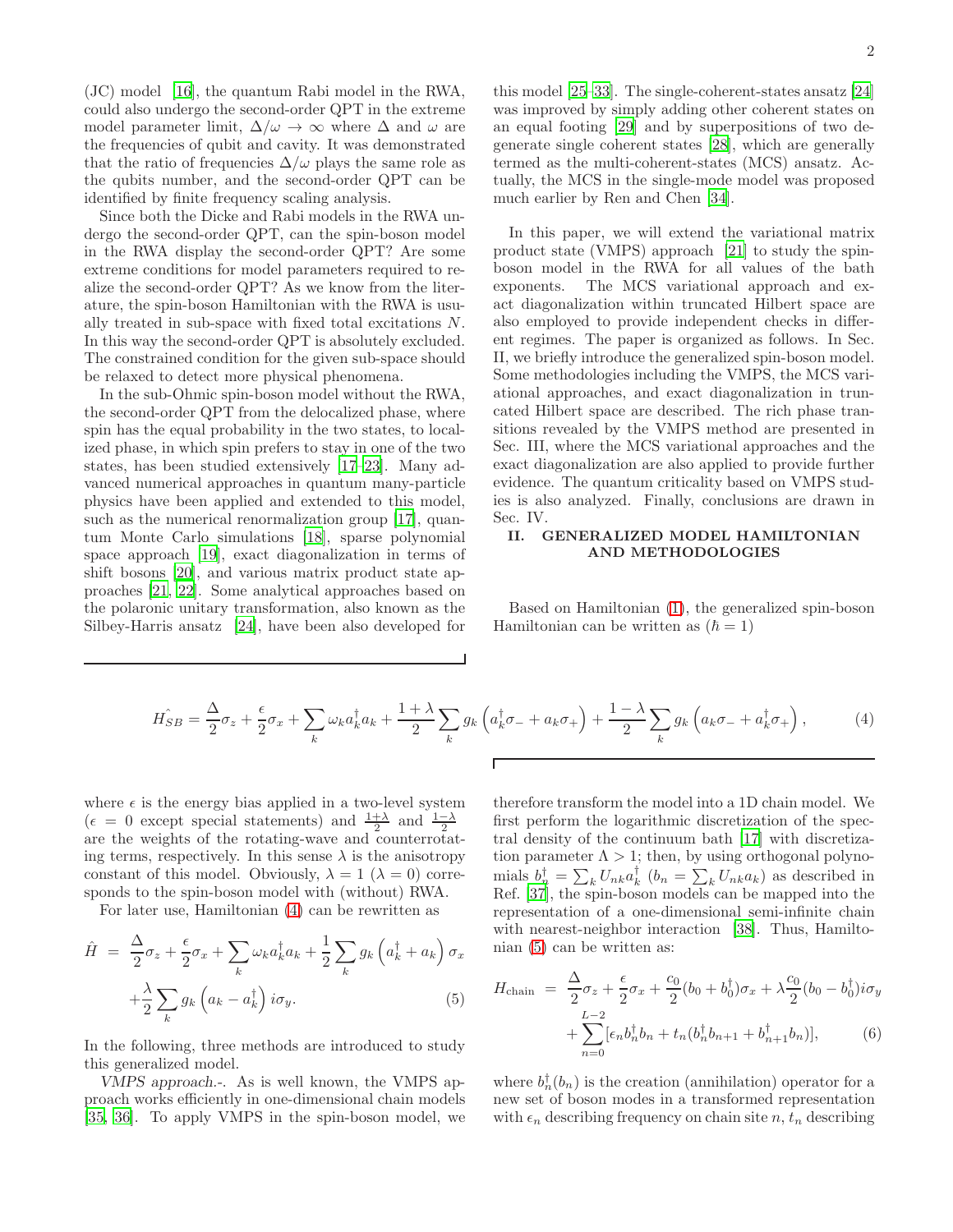the nearest-neighbor hopping parameter, and  $c_0$  describing the effective coupling strength between the spin and the new effective bath. All of the parameters mentioned above, such as  $t_n, \epsilon_n$  and  $c_0$ , are determined by the logarithmic discretization parameter  $\Lambda$ , the cutoff frequency  $\omega_c$ , and a specific form of the spectral density, which are expressed below

$$
c_0 = \sqrt{\int_0^{\omega_c} \frac{J(\omega)}{\pi} d\omega},
$$
  
\n
$$
\epsilon_n = \xi_s (A_n + C_n),
$$
  
\n
$$
t_n = -\xi_s \left(\frac{N_{n+1}}{N_n}\right) A_n,
$$

where

$$
\xi_s = \frac{s+1}{s+2} \frac{1 - \Lambda^{-(s+2)}}{1 - \Lambda^{-(s+1)}} \omega_c,
$$
  
\n
$$
A_n = \Lambda^{-j} \frac{\left(1 - \Lambda^{-(j+1+s)}\right)^2}{\left(1 - \Lambda^{-(2j+1+s)}\right) \left(1 - \Lambda^{-(2j+2+s)}\right)},
$$
  
\n
$$
C_n = \Lambda^{-(j+s)} \frac{\left(1 - \Lambda^{-j}\right)^2}{\left(1 - \Lambda^{-(2j+s)}\right) \left(1 - \Lambda^{-(2j+1+s)}\right)},
$$
  
\n
$$
N_n^2 = \frac{\Lambda^{-n(1+s)} \left(\Lambda^{-1} : \Lambda^{-1}\right)_n^2}{\left(\Lambda^{-(s+1)} : \Lambda^{-1}\right)_n^2 \left(1 - \Lambda^{-(2n+1+s)}\right)},
$$

with

$$
(a:q)_n = (1-a) (1-aq) \dots (1-aq^{n-1})
$$

For details, one may refer to Ref. [\[37\]](#page-9-31).

We now briefly introduce the VMPS approach [\[35,](#page-9-29) [39](#page-9-33), [40\]](#page-9-34). For the transformed spin-boson model of a 1D chain with L sites, the ground-state wave function of Hamiltonian [\(6\)](#page-1-2) can be depicted as

$$
|\psi\rangle = \sum_{\{N_n\}=1}^{d_n} M [N_1] ... M [N_L] |N_1, ..., N_L\rangle, \quad (7)
$$

where  $N_n$  is the physical dimension of each site n with truncation  $d_n$ , and  $D_n$  is the bond dimension for matrix M with the open boundary condition, bounding the maximal entanglement in each subspace. M on each site is optimized through sweeping the 1D chain iteratively, where accuracy of numerical results is determined by values of  $d_n$  and  $D_n$ . In order to deal with the spin-boson model near the quantum critical region effectively, we apply an optimized boson basis through an additional isometric map with  $d_{opt} \ll d_n$  like in Refs. [\[21,](#page-9-21) [38](#page-9-32)]. In this way, we can effectively reduce the local boson basis and improve the maximum boson number in the quantum critical region.

We have recovered all the results in Ref. [\[21\]](#page-9-21) and confirmed the classical mean-field behavior for  $s < 1/2$  of the sub-Ohmic spin-boson model. In the present paper, we will extend it to study the RWA spin-boson model,

mainly focusing on phase transitions in the sub-Ohmic baths, namely  $\lambda = 1, 0 < s < 1$ . For the data presented below, we typically choose the model parameters as  $\Delta = 0.1$ ,  $\omega_c = 1$ , and  $\epsilon = 0$ , if there are no special statements. Some parameters of orthogonal polynomials transformation and VMPS are the same as those in Ref. [\[21](#page-9-21)], e.g. the logarithmic discretization parameter  $\Lambda = 2$ , the length of the semi-infinite chain  $L = 50$ , and optimized truncation numbers  $d_{opt} = 12$ . In addition, we adjust the bond dimension to achieve better convergence of the results. In this paper, we choose  $D_{max} = 20, 40$ for  $s = 0.3, 0.7$ , respectively, which is sufficient to obtain the converged results, as demonstrated in Appendix A in detail.

Exact diagonalization in truncated Hilbert space.-. It is well known that the spin-boson model with the RWA possesses  $U(1)$  symmetry, and the total excitation number  $\hat{N}$  is conserved because  $\left[ \hat{N}, H \right] = 0$ . It has been reported in Ref.  $[41]$  that the total excitation number N in the ground state of the RWA spin-boson model jumps from 0 to 1 at a critical coupling strength. This instability can be also called the first-order phase transition, because the first derivative of the ground-state energy is discontinuous. Due to the possible sequence of instabilities with the coupling strength, we can truncate the Hilbert space up to a finite  $N$  excitation number. To this end, we first separate the Hilbert space into several subspaces with different excitation numbers  $l = 0, 1, 2...N$ . The wave function in *l*-subspace  $|\psi_l\rangle$  can be written explicitly with  $l$  excitations. E. g. the wavefunctions for  $l = 0, 1, 2$  and 3-subspace are listed in the following

$$
\begin{aligned}\n|\psi_0\rangle &= |0\rangle |\downarrow\rangle, \\
|\psi_1\rangle &= c |0\rangle |\uparrow\rangle + \sum_k d_k a_k^{\dagger} |0\rangle |\downarrow\rangle, \\
|\psi_2\rangle &= \sum_k e_k a_k^{\dagger} |0\rangle |\uparrow\rangle + \sum_{kk'} f_{kk'} a_k^{\dagger} a_{k'}^{\dagger} |0\rangle |\downarrow\rangle, \\
|\psi_3\rangle &= \sum_{kk'} p_{kk'} a_k^{\dagger} a_{k'}^{\dagger} |0\rangle |\uparrow\rangle \\
&+ \sum_{kk'k'} q_{kk'k''} a_k^{\dagger} a_{k'}^{\dagger} a_{k'}^{\dagger} |0\rangle |\downarrow\rangle.\n\end{aligned}
$$

Then the wavefunction in the truncated Hilbert space up to N excitations can be expressed as

$$
|\psi\rangle^{\leq N} = \sum_{l=0}^{N} |\psi_l\rangle.
$$
 (8)

For  $N = 0$ ,  $|\psi\rangle^{\leq 0} = |0\rangle |\psi\rangle$ , the ground-state energy is  $E_0 = -\frac{\Delta}{2}$ . However, it is very difficult to obtain the analytical solution for  $|\psi\rangle^{\leq N}$  up to  $N > 0$  excitations, and numerically exact diagonalizations are then required to obtain the converged lowest energy. This approach is called NED below.

MCS ansatz.-. We also apply the MCS ansatz [\[29](#page-9-26), [30](#page-9-36), [34](#page-9-28)] to the spin-boson model in the RWA. To facilitate the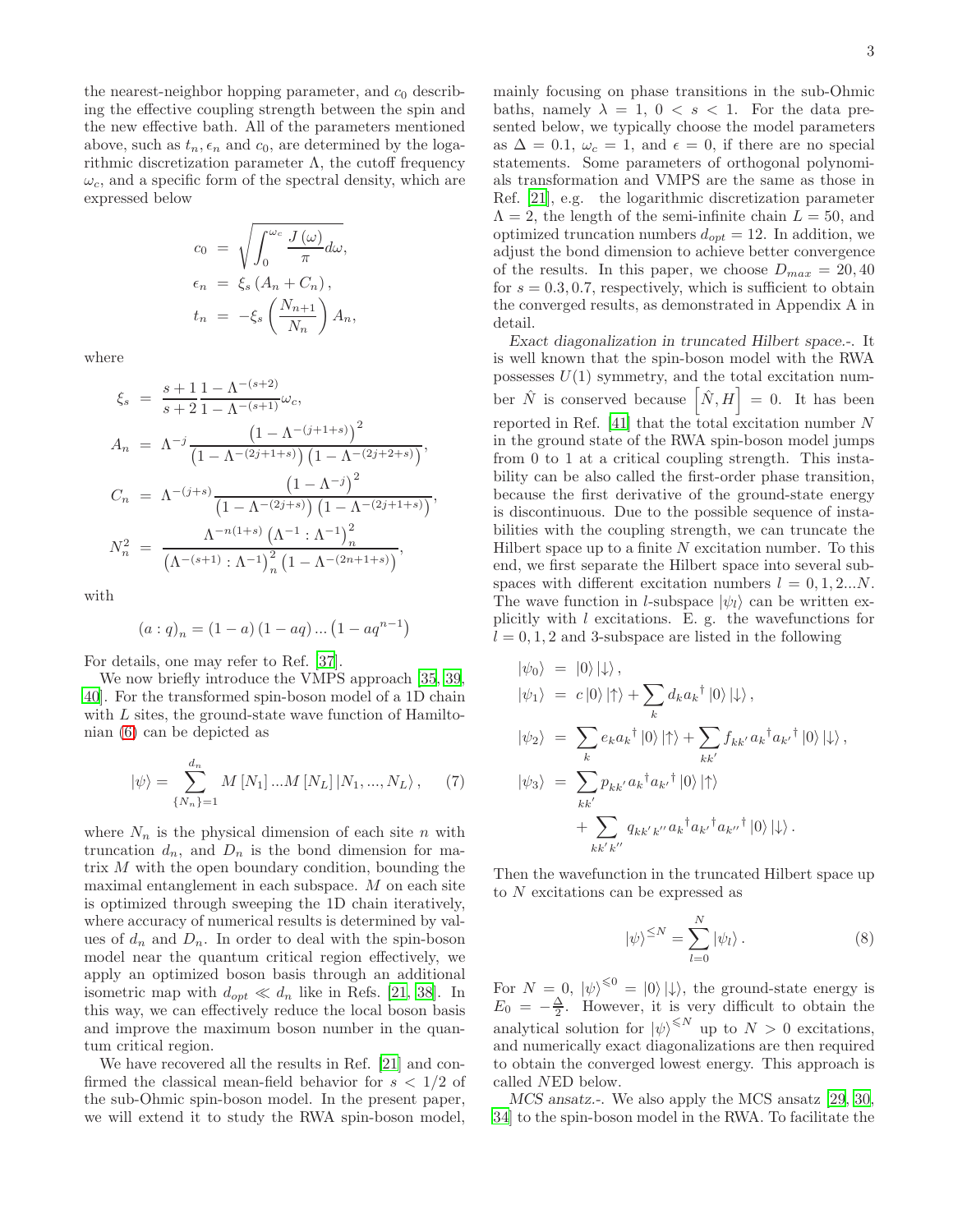variational study and visualize the symmetry breaking explicitly, we rotate the Hamiltonian [\(5\)](#page-1-1) around the y axis by an angle  $\pi/2$  with  $\epsilon = 0$ , which gives

<span id="page-3-0"></span>
$$
H^{T} = -\frac{\Delta}{2}\sigma_{x} + \sum_{k} \omega_{k} a_{k}^{\dagger} a_{k} + \frac{1}{2} \sum_{k} g_{k} \left( a_{k}^{\dagger} + a_{k} \right) \sigma_{z} + \frac{\lambda}{2} \sum_{k} g_{k} \left( a_{k} - a_{k}^{\dagger} \right) i \sigma_{y}
$$
\n(9)

The trial state  $|\psi^T\rangle$  is written in the basis of the spin-up state  $|\uparrow\rangle$  and spin-down state  $|\downarrow\rangle$ 

<span id="page-3-1"></span>
$$
|\psi^T\rangle = \left(\frac{\sum_{n=1}^{N_c} A_n \exp\left[\sum_{k=1}^L f_{n,k} \left(a_k^{\dagger} - a_k\right)\right]|0\rangle}{\sum_{n=1}^{N_c} B_n \exp\left[\sum_{k=1}^L h_{n,k} \left(a_k^{\dagger} - a_k\right)\right]|0\rangle}\right),\tag{10}
$$

where  $A_n$   $(B_n)$  are related to the occupation probabilities of the spin-up (spin-down) state in the nth coherent state;  $N_c$  and  $L$  are numbers of coherent states and total bosonic modes, respectively; and  $f_{n,k}$  ( $h_{n,k}$ ) represents bosonic displacement of the *n*th coherent state and  $k$  th bosonic mode. The symmetric MCS ansatz  $(A_n = B_n)$ and  $f_{n,k} = -g_{n,k}$  can only be applied to the delocalized phase, so one can easily detect the symmetry breaking.

The energy expectation value can be calculated as follows

$$
E = \frac{\langle \psi^T | H^T | \psi^T \rangle}{\langle \psi^T | \psi^T \rangle},\tag{11}
$$

where

$$
\langle \psi^T | H^T | \psi^T \rangle = \sum_{m,n} (A_m A_n F_{m,n} \alpha_{m,n} + B_m B_n G_{m,n} \beta_{m,n} - \gamma_{mn} \Gamma_{m,n} A_m B_n),
$$
  

$$
\langle \psi^T | \psi^T \rangle = \sum_{m,n} (A_m A_n F_{m,n} + B_m B_n G_{m,n}),
$$

with

$$
F_{m,n} = \exp\left[-\frac{1}{2}\sum_{k}\left(f_{m,k} - f_{n,k}\right)^{2}\right],
$$
  
\n
$$
G_{m,n} = \exp\left[-\frac{1}{2}\sum_{k}\left(h_{m,k} - h_{n,k}\right)^{2}\right],
$$
  
\n
$$
\Gamma_{m,n} = \exp\left[-\frac{1}{2}\sum_{k}\left(f_{m,k} - h_{n,k}\right)^{2}\right],
$$
  
\n
$$
\alpha_{m,n} = \sum_{k}\left[\omega_{k}f_{m,k}f_{n,k} + \frac{g_{k}}{2}\left(f_{m,k} + f_{n,k}\right)\right],
$$
  
\n
$$
\beta_{m,n} = \sum_{k}\left[\omega_{k}h_{m,k}h_{n,k} - \frac{g_{k}}{2}\left(h_{m,k} + h_{n,k}\right)\right],
$$
  
\n
$$
\gamma_{m,n} = \left[\Delta + \lambda \sum_{k} g_{k}\left(f_{m,k} - h_{n,k}\right)\right].
$$

Minimizing the energy expectation value with respect to variational parameters gives the following selfconsistent equations

$$
\frac{\partial E}{\partial A_n} = \frac{\partial E}{\partial B_n} = \frac{\partial E}{\partial f_{ij}} = \frac{\partial E}{\partial h_{ij}} = 0
$$

which leads to

$$
\sum_{n} (2A_{n}F_{i,n}(\alpha_{i,n} - E) - \Gamma_{i,n}B_{n}\gamma_{i,n}) = 0, (12)
$$
  

$$
\sum_{n} (2B_{n}G_{i,n}(\beta_{i,n} - E) - \Gamma_{n,i}A_{n}\gamma_{n,i}) = 0, (13)
$$
  

$$
\sum_{n} \{-\Gamma_{i,n}B_{n}(h_{n,j}\gamma_{i,n} + \lambda g_{j})
$$
  

$$
+A_{n}F_{i,n}[2(\alpha_{i,n} + \omega_{j} - E) f_{n,j} + g_{j}]\} = 0, (14)
$$
  

$$
\sum_{n} \{-\Gamma_{n,i}A_{n}(f_{n,j}\gamma_{n,i} - \lambda g_{j})
$$
  

$$
+B_{n}G_{i,n}[2(\beta_{i,n} + \omega_{j} - E) h_{n,j} - g_{j}]\} = 0. (15)
$$

In practice, these parameters can be obtained by solving the coupled equations self-consistently, which in turn give the ground-state energy and wave function. The ground state with zero excitation  $|0\rangle |\downarrow\rangle$  to Hamiltonian [\(5\)](#page-1-1) can be contained in the MCS wave function to Hamiltonian [\(9\)](#page-3-0) by setting the constrained coefficients:  $A_n = B_n$  and  $f_{n,k} = h_{n,k} = 0$  for all n. However the state with nonzero total excitations cannot be included in the MCS ansatz due to the finite number of coherent states. It has been demonstrated that this wave function can describe the localized phase of the spin-boson model [\[32\]](#page-9-37). The number of the coherent states in the practical calculations in this paper is  $N_c = 6$ , which is sufficient to judge the existence of the second-order QPT.

For the three approaches described above, discretization of the energy spectrum of the continuum bath should be performed at the very beginning in the practical calculations. The same logarithmic discretization is taken for different approaches if comparison is made in the data presented below.

#### III. RESULTS AND DISCUSSIONS

We first describe our main results by VMPS method to the sub-Ohmic  $(0 < s < 1)$  spin-boson model with the RWA described by Eq. [\(5\)](#page-1-1) for  $\lambda = 1$ . We observe a second-order QPT in the spin-boson model under RWA, which was unnoticed in literature, to the best of our knowledge. This surprising observation is further confirmed by the MCS variational approach. The symmetry breaking was unambiguously found above the critical point in this wave function based approach. The NED results are also given, which should be exact at weak coupling and can be regarded as a benchmark in this regime. Besides the second-order QPT, we also find a few firstorder QPTs before the critical point of the second-order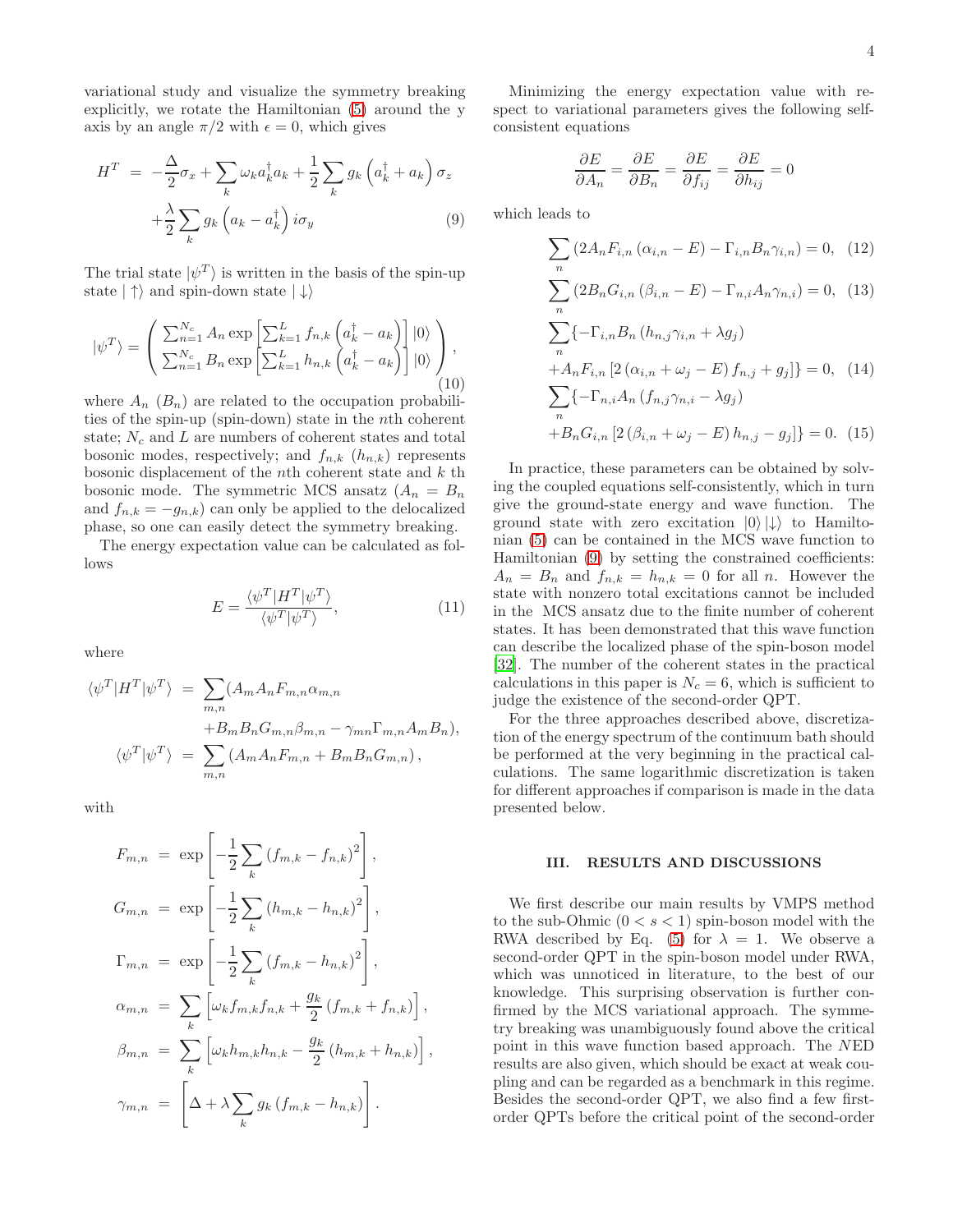QPT for large bath exponent s. As s decreases, the firstorder QPTs disappear successively, but the second-order phase transition remains robust no matter how small s is. We will discuss those phenomena based on various numerical calculations in the following subsections.

#### A. Magnetization  $|\langle \sigma_x \rangle|$



FIG. 1: (Color online) Magnetization  $|\langle \sigma_x \rangle|$  as a function of  $\alpha$  in the ground state for (a)  $s = 0.3$  and (b) 0.7. Black lines with circles denote the VMPS results and the red dashed lines denote the  $N = 3$ -ED ones.  $\lambda = 1, \Delta = 0.1, \omega_c = 1, \epsilon = 0,$  $\Lambda = 2, L = 50, d_{opt} = 12, \text{ and } D = 20, 40 \text{ for } s = 0.3, 0.7,$ respectively.

In terms of Hamiltonian [\(5\)](#page-1-1), magnetization  $|\langle \sigma_x \rangle|$  can be regarded as the order parameter in this model. In the second-order phase transition, due to the symmetry breaking, the order parameter changes from zero to nonzero at the critical points. In Fig. [1](#page-8-0) we present the VMPS results for  $|\langle \sigma_x \rangle|$  as a function of the coupling strength  $\alpha$  for the spin-boson model in the RWA (i.e.  $\lambda = 1$ ) for two typical values of  $s = 0.3$  and 0.7. Surprisingly, magnetization changes abruptly from zero to nonzero for both cases. The critical points of the second-order QPTs are  $\alpha_c = 0.016, 0.685$  for  $s = 0.3, 0.7$ respectively.

However, the NED within excitation numbers up to N shows that the order parameter  $|\langle \sigma_x \rangle|$  remains zero for all coupling strengths. Note that the VMPS has provided convincing results for the full spin-boson model [\[21\]](#page-9-21). NED cannot yield consistent results with the VMPS ones, because the total excitation number may not conserve with  $\alpha$  due to the unexpected symmetry breaking.

In the finite-size Dicke model with the RWA [\[42](#page-9-38), [43\]](#page-9-39), the system usually undergoes the first-order phase transition, i.e., sequence of instabilities, among the phases within different conserved excitation numbers as the coupling strength increases. In the limit  $\Delta/\omega \to \infty$ , the second-order quantum phase transitions have been observed in the quantum Rabi model with the RWA [\[15\]](#page-9-14).

# It has been also reported that the Dicke model under the RWA displays a second-order QPT in the thermodynamic limit [\[11\]](#page-9-13). Contrary to the quantum Rabi (Dicke) model in the RWA, the spin-boson model under the RWA could undergo the second-order QPT even for a finite value of  $\Delta/\omega$  ( one qubit).

### B. Magnetization  $|\langle \sigma_z \rangle|$  and the ground-state energy



FIG. 2: (Color online) Magnetization  $|\langle \sigma_z \rangle|$  and the groundstate energy difference (lower panel) by the VMPS and  $N =$ 3ED for  $s = 0.3$  (left panel) and 0.7 (right panel).  $\lambda = 1$ ,  $\Delta = 0.1, \ \omega_c = 1, \ \epsilon = 0, \ \Lambda = 2, \ L = 50, \ d_{opt} = 12, \text{ and}$  $D = 20, 40$  for  $s = 0.3, 0.7$  respectively. The inset in the right-upper panel shows the enlarged view of the same plot where the kink can be clearly visible.

In the original spin-boson Hamiltonian,  $\sigma_z$  describes a tunneling two-level system [\[25,](#page-9-24) [26](#page-9-40)]. The magnetization along the z-direction  $|\langle \sigma_z \rangle|$ , simply the order parameter along z direction, is the renormalized factor of the tunneling amplitude  $\Delta$ . In this subsection, we examine the magnetization along the z direction as well as the ground-state energy by both VMPS and 3ED, which are exhibited in Fig. [2.](#page-8-1)

Obviously, two observables begin to deviate only after the critical point  $\alpha_c$ . Especially we find that the groundstate energies by the VMPS become lower than those by 3ED after the critical points, indicating again the invalidity of ED method at strong coupling. Practically, we cannot perform ED with a very large total excitation number due to the huge Hilbert space. In this paper, our exact diagonalization is only performed up to  $N = 3$ . Of course, if one can really perform true exact diagonalization without the limitation of total excitation numbers, the true ground state could be also correctly described in the ED method.

It is interesting to note from Figs. [1](#page-8-0) and [2](#page-8-1) that  $|\langle \sigma_x \rangle|$ and  $|\langle \sigma_z \rangle|$  exhibit different behaviors with the increase of the coupling strength. We will discuss this issue based on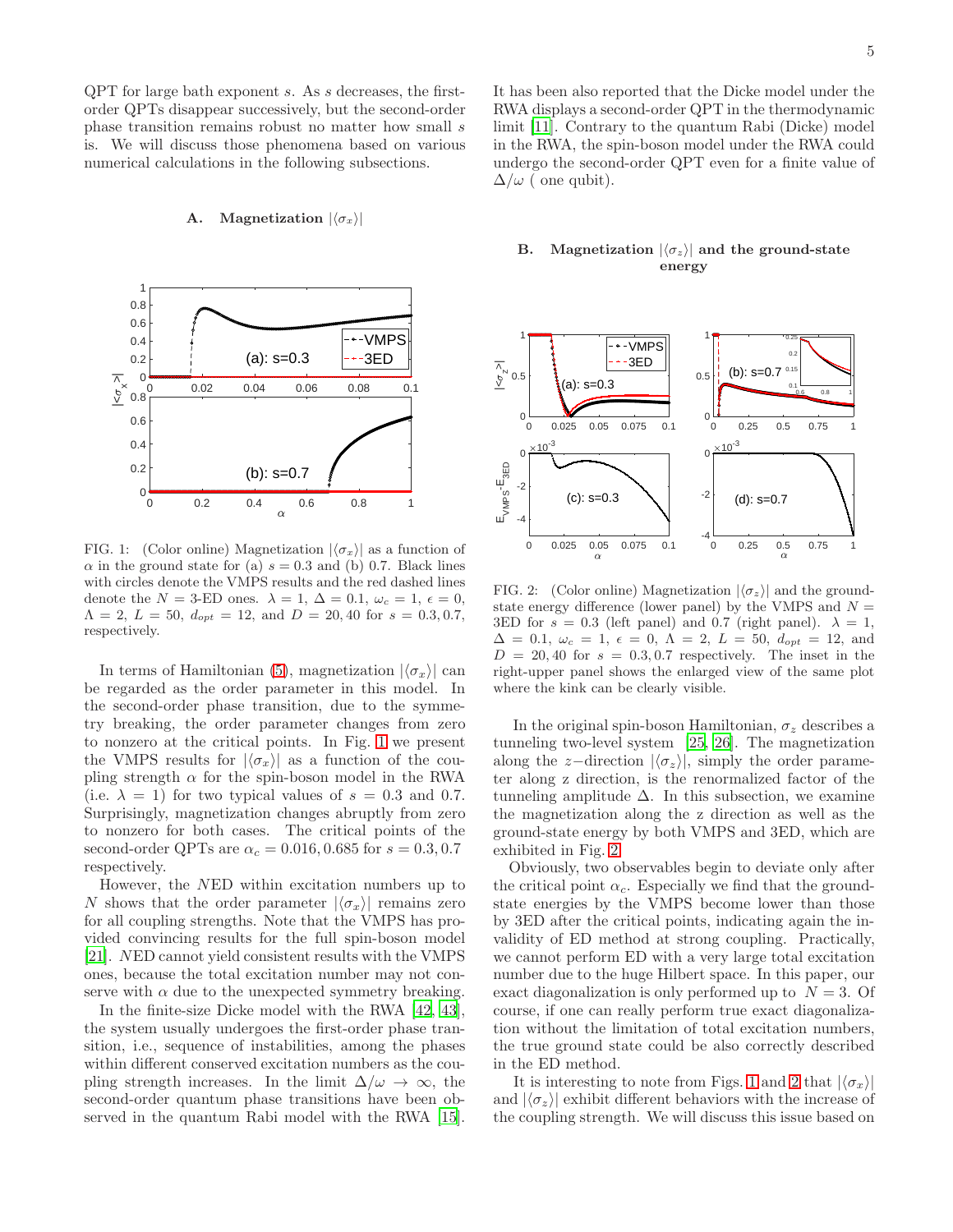parity symmetry breaking and total excitation numbers in the next subsection.

### C. Parity symmetry breaking



FIG. 3: (Color online) Parity (upper panel) and total excitations (lower panel) in the ground-state by the three-excitation NED and the present VMPS for  $s = 0.3$  and 0.7.  $\lambda = 1$ ,  $\Delta = 0.1, \ \omega_c = 1, \ \epsilon = 0, \ \Lambda = 2, \ L = 50, \ d_{opt} = 12, \ \text{and}$  $D = 20, 40$  for  $s = 0.3, 0.7$  respectively.

As stated before, the spin-boson model with (without) the RWA possesses a  $U(1)$  ( $Z_2$ ) symmetry.  $U(1)$ is a higher symmetry than  $Z_2$ , so in the RWA spin-boson model, the system also has  $Z_2$  symmetry, i.e., parity symmetry, like in the full spin-boson model. In this section, we study the behavior of the expectation value of the parity  $\hat{\Pi} = \exp(i\pi \hat{N}).$ 

The finite order parameter above the critical points obtained by VMPS in the previous subsection displays spontaneous symmetry breaking, while parity is generally just the criterion to determine whether symmetry is broken. The upper panel in Fig. [3](#page-8-2) gives the expectation value of parity  $\langle \hat{\Pi} \rangle$  obtained by both methods for  $s = 0.3, 0.7$ . Before the critical points  $\alpha_c$ , both methods yield the same results for the parity. It is interesting to find that in this regime, the value of parity for all values of  $s < 1$  is either 1 or  $-1$ , which corresponds to even or odd parity respectively. It follows that the symmetry is not broken in this regime. Nevertheless, the average *parity*  $\hat{\Pi}$  becomes zero due to quantum fluctuations above the critical points. It is not the eigenstate of the parity operator, indicating spontaneous parity symmetry breaking. Note also that the parity jumps for a few times before the critical coupling for  $s = 0.7$ , and remains unchanged for  $s = 0.3$ .

We also present the average value of the total excitation number  $\langle N \rangle$  in the ground-state as a function of the coupling strength  $\alpha$  in the lower panel of Fig. [3.](#page-8-2) Below the critical points, both approaches give the same  $\langle \hat{N} \rangle$ , which jumps between different plateaus with dif-ferent integers, just like in the JC model [\[15](#page-9-14)]. For  $s = 0.3$ ,  $\langle \hat{N} \rangle = 0$  remains until the second-order critical point  $\alpha_c$ , while, for  $s = 0.7$ ,  $\langle N \rangle$  increases from 0 to 2 one by one before  $\alpha_c$ . It follows that the lowest energies in different coupling regime belong to the energy levels in different  $\langle \hat{N} \rangle$  subspaces, leading to level crossing at some coupling strengths. Thus the first derivative of the ground-state energy with respect to the coupling strength must be discontinuous at these coupling strengths, so instability of D  $\hat{N}$  $\setminus$ before  $\alpha_c$  just corresponds to the first-order phase transitions. In addition, the jump of  $\langle N \rangle$  can also account for the back and forth of the parity between 1 and −1.

One can also note that the total excitation number  $\langle \hat{N} \rangle$  by VMPS increases abruptly at the critical coupling  $\alpha_c$ . The NED approach can only describe the phase with excitation number less than or equal to N. The total excitation number is not limited in VMPS, so it in principle can describe all phases. The total excitation numbers are not conserved in the ground state above  $\alpha_c$ , because of the symmetry breaking. At the critical points,  $\langle N \rangle$  does not jump to a plateau with the finite larger integer, different from the first-order phase transitions.

The instability of total excitation number  $\langle N \rangle$  at the phase transitions can account for the rich behavior of  $|\langle \sigma_z \rangle|$  here. For any value of s, in the weak-coupling regime, the corresponding ground state is the spin-down state with photonic vacuum for  $\langle N \rangle = 0$ , i.e.,  $| \downarrow \rangle |0\rangle$ , thus  $\langle \sigma_z \rangle = -1$ , as just demonstrated in the upper panel of Fig. [2](#page-8-1) for  $s = 0.3, 0.7$ . Once  $\langle N \rangle \neq 0$  at the first phase transition no matter whether it is of the first or the second order, the spin state in the ground state consists of both spin-up and spin-down states, which is drastically different from the spin state only including the spin-down state at  $\langle N \rangle = 0$ , leading to the jump of  $|\langle \sigma_z \rangle|$  and  $|\langle \sigma_z \rangle| \neq 1$ , as exhibited in Fig. 2. At the later phase transitions between two finite  $\langle N \rangle \neq 0$ , the ground states do not change drastically because both have spin-up and spin-down states, therefore  $|\langle \sigma_z \rangle|$  will exhibit kinks, as shown in Fig. 2 for  $s = 0.7$ . The drop of  $|\langle \sigma_z \rangle|$  to zero is an artefact due to the plot using magnetization, which is the absolute value of  $\langle \sigma_z \rangle$  in our paper. In the weakcoupling limit,  $\langle \sigma_z \rangle$  is actually −1 as stated above. In the strong-coupling limit, we always find  $\langle \sigma_z \rangle > 0$  in the ground-state, so, in between  $\langle \sigma_z \rangle$  must cross zero, resulting in the drop of  $|\langle \sigma_z \rangle|$  to zero at some coupling that is not at any phase transition point.  $|\langle \sigma_x \rangle|$  is the order parameter of the second-order QPT, so it only becomes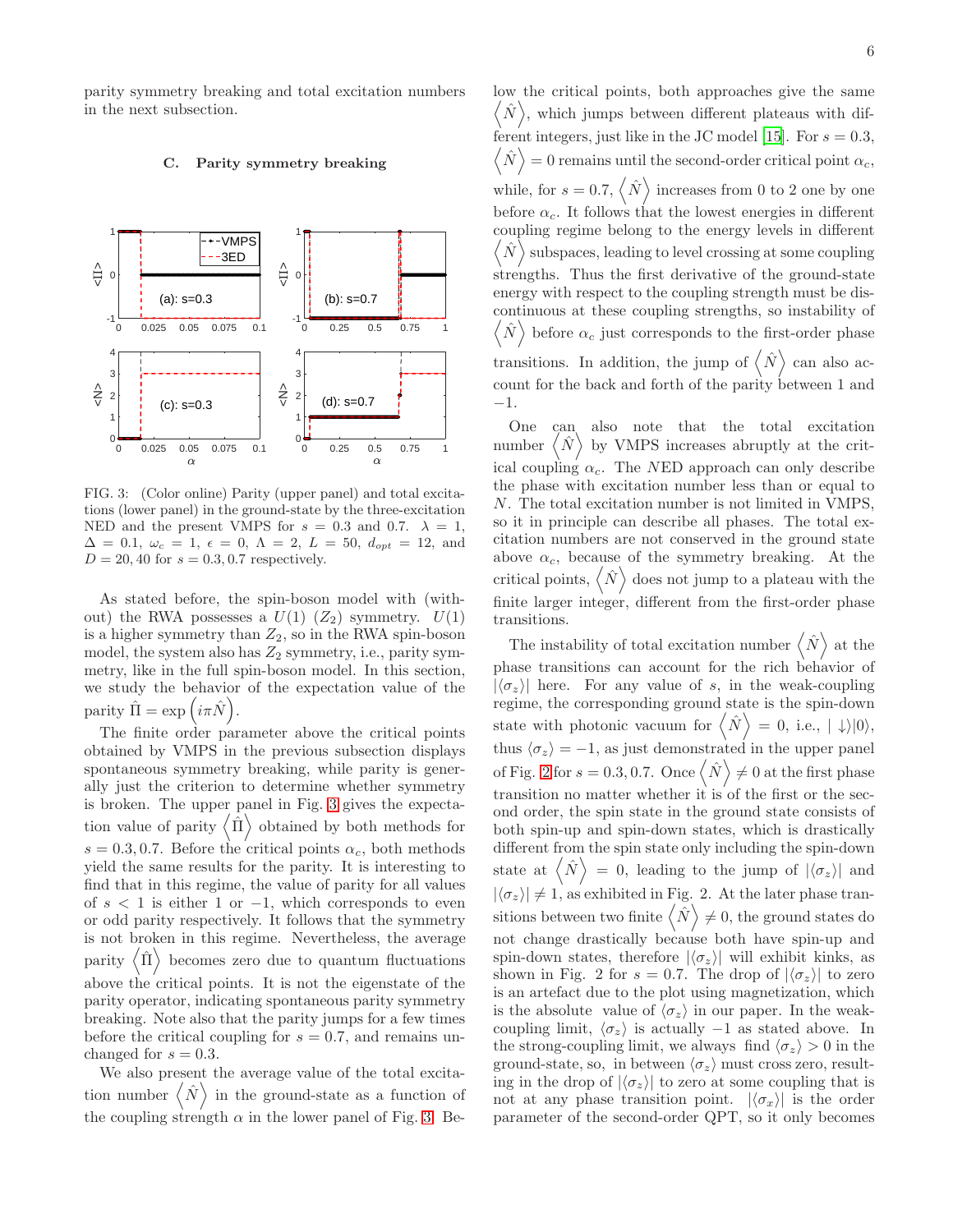

FIG. 4: (Color online) (a) The order parameter  $|\langle \sigma_x \rangle|$ . (b) The total excitation number  $\langle N \rangle$  as a function of the coupling strength within VMPS, 3ED, and MCS variational approaches. (c) The difference between the VMPS (MCS) ground-state energy and that by 3ED.  $s = 0.3, \lambda = 1$ ,  $\Delta = 0.1, \omega_c = 1, \epsilon = 0, \Lambda = 2, L = 20, d_{opt} = 12, D = 20,$  $N_c = 6$ .

non-zero for couplings larger than the critical one.

In short, we find rich phase transitions in the sub-Ohmic spin-boson model with the RWA. First, the second-order QPT occurs for any finite model parameters, similar to its counterpart without the RWA. In both the Rabi model and the Dicke model with the RWA, the second-order QPTs cannot happen for finite ratio  $\Delta/\omega$  or finite qubit number. Second, for larger bath exponents, e.g.,  $s = 0.7$ , both the first- and second-order QPTs occur subsequently with the coupling strength. Several firstorder phase transitions before the critical points indicate a sequence of instabilities. The first-order phase transition is absent for small bath exponent s, such as for  $s = 0.3$ .

## D. Evidence for the second-order QPT by MCS variational studies

Since this model at  $s = 0.3$  exhibits only one secondorder QPT from the zero excitation ground state, we can employ the MCS variational approach to provide additional evidence, because the zero excitation can be realized and the localized phase can be also described in the trial wave function [\(10\)](#page-3-1). In Fig. [4,](#page-8-3) we list results by MCS, VMPS, and  $N = 3ED$  approaches for  $s = 0.3$ . The logarithmic discretization parameter  $\Lambda = 2$  and  $L = 20$ bosonic modes are taken for all three approaches here.



<span id="page-6-0"></span>FIG. 5: (Color online) The log-log plot of the magnetization  $|\langle \sigma_x \rangle|$  as a function of bias  $\epsilon$  of the spin-boson model with (right) and without (left) the RWA for  $s = 0.3$  (upper panel) and  $s = 0.7$  (lower panel). The numerical results by VMPS are denoted by black circles, and the power-law fitting curves are denoted by the red dashed lines. All insets show the corresponding linear plots.  $\Delta = 0.1, \omega_c = 1, \Lambda = 2, L = 50,$  $d_{opt} = 12$ , and  $D = 20, 40$  for  $s = 0.3, 0.7$  respectively.

Note that the number of bosonic modes here is smaller than those in other figures due to the computational difficulties in the MCS approach, but it does not influence the essential results at all. The MCS approach is used here to account for the existence of the second-order QPT qualitatively, not for the precise location of the critical points.

Before the critical points, the results by all three methods are the same. Nonzero order parameter  $|\langle \sigma_x \rangle|$  by MCS approach appears above the critical points, providing further convincing evidence of the spontaneous symmetry breaking. The MCS ground-state energies are lower than those by NED method after the critical point, indicating that the state with broken symmetry is more stable. The total excitation number by MCS method increases suddenly above the critical point, because of no limitation of total excitation number in the coherent state. All these findings in the MCS variational study provide strong evidence of the second-order QPT in the spin-boson model with RWA. As found recently by Blunden-Codd et al. [\[32\]](#page-9-37) that a very accurate wave function can be only obtained by at least 100 coherent states, by  $N_c = 6$  coherent states the MCS results for the order parameter and energy still slightly deviate from those by VMPS above the critical points.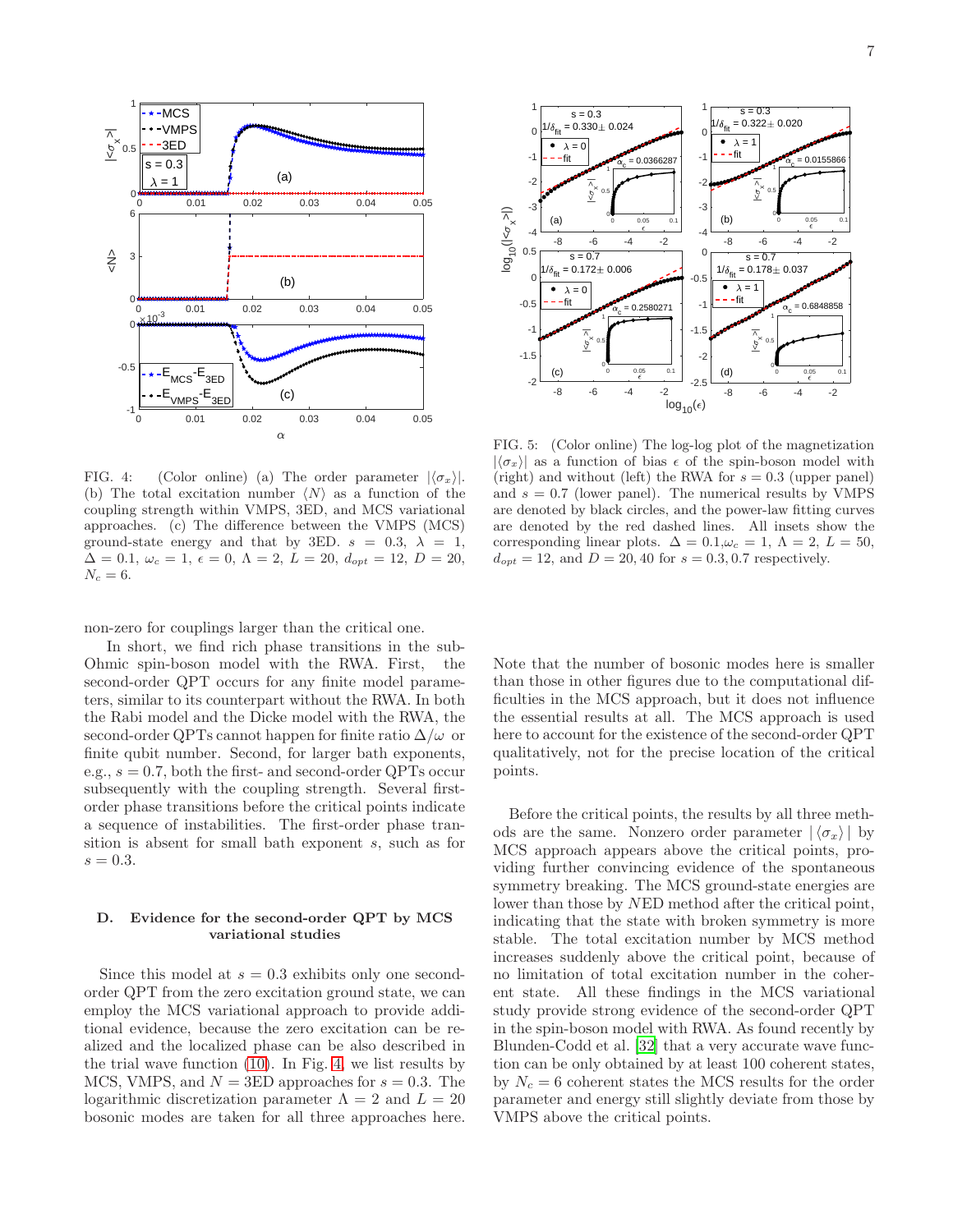#### E. The critical exponent for magnetization

Now we will study the nature of the second-order QPT in the sub-Ohmic spin-boson model under RWA. The most important question is whether the RWA changes the universality of the second-order QPT. The field relevant order-parameter critical exponent  $\delta$  can be determined through the displayed power-law behavior  $\langle \sigma_x \rangle \propto \epsilon^{1/\delta}$  at the critical coupling strength  $\alpha = \alpha_c$ . Previously, various critical exponents in the full spin-boson model have been calculated with different numerical approaches [\[18](#page-9-18)– [21,](#page-9-21) [26](#page-9-40)]. It is generally accepted that the exponent  $\delta$  takes the mean-field value  $1/\delta = 1/3$  for  $s < 1/2$ , and the nonclassical one  $1/\delta = (1-s)/(1+s)$  by the exact hyperscaling for  $s > 1/2$ .

We present the magnetization by the VMPS method as a function of bias  $\epsilon$  in a log-log plot for both  $\lambda = 1$  (RWA) and  $\lambda = 0$  (non-RWA) in Fig. [5.](#page-6-0) A very nice power-law behavior over three decades is demonstrated in all cases. The results for the full model are nearly the same as those in Ref. [\[21](#page-9-21)]. It is interesting to find that  $1/\delta$  is around  $1/3$  for  $s < 1/2$  for both RWA and non-RWA cases. Very surprisingly, even for  $s = 0.7$  in the RWA model,  $1/\delta$  is still close to that in the full model within the statistical errors, also indicating hyperscaling. Our results suggest that counterrotating terms would have no effect on critical exponent  $\delta$  in the spin-boson model.

# F. Extensions to the Ohmic bath.

Now we turn to the Ohmic spin-boson model under the RWA. By both VMPS and 3ED methods, the above observables are also calculated. In Fig. [6,](#page-7-0) we collect magnetization  $\langle \sigma_z \rangle$ , parity  $\langle \hat{\Pi} \rangle$ , and total excitations  $\langle N \rangle$  as a function of the coupling strength  $\alpha$  in the range  $(0, 2)$ . During this wide regime, one can find that the model undergoes a few first-order QPTs with the increment 1 of the total excitation number. The two approaches almost give the same results. It follows that in the Ohmic bath, the 3ED approach is suited to the wide coupling regime where no second-order QPT occurs. This result is obvi-ously different from that in Ref. [\[41\]](#page-9-35) where only  $N = 1$ , i.e., single excitation, is considered. We have also studied the super-Ohmic bath  $s = 3/2$ , and find that there is only one first-order QPT in the regime  $\alpha = [0, 2]$  (not shown here).

#### IV. CONCLUSION

In this paper, we study the spin-boson model in the RWA by the VMPS method, MCS variational ansatz, and exact diagonalizations within the truncated Hilbert space. Surprisingly, we find the second-order QPT in the RWA model for any bath exponent  $s < 1$  for the first time, to the best of our knowledge. A rich picture



<span id="page-7-0"></span>FIG. 6: (Color online) (a) The magnetization  $|\langle \sigma_z \rangle|$ , (b) parity  $\langle \hat{\Pi} \rangle$ , and (c) total excitation number  $\langle N \rangle$  as a function of the coupling strength within VMPS and 3ED approaches for the Ohmic bath.  $s = 1$ ,  $\lambda = 1$ ,  $\Delta = 0.1$ ,  $\omega_c = 1$ ,  $\epsilon = 0$ ,  $\Lambda = 2, L = 50, d_{opt} = 12, \text{ and } D = 20.$ 

for the quantum phase transitions is observed. Besides the second-order phase transition, the first-order phase transition also appears in the same model, which could only vanish for small bath exponents. The coexistence of both first- and second-order QPTs in the same model has never been observed in other spin-boson-like models, such as the quantum Rabi and Dicke models in the RWA.

Within the statistical error, for all values of the bath exponents  $s < 1$ , the critical exponent  $\delta$  is found to be nearly the same as those in the full model. It is then suggested that the counterrotating terms would have almost no effect on critical exponent  $\delta$  in the critical regime. The analytical argument about the quantum-to-classical mapping [\[44](#page-9-41)[–46\]](#page-9-42) in the spin-boson model in the RWA would be helpful to account for this robust nature uniquely from the rotating-wave terms.

ACKNOWLEDGEMENTS We acknowledge useful discussions with Stefan Kirchner. This work is supported by the National Science Foundation of China (Nos. 11834005, 11674285), the National Key Research and Development Program of China (No. 2017YFA0303002),

<sup>∗</sup> Email:qhchen@zju.edu.cn

#### Appendix A: Convergence of results by the variational matrix product state approach

We provide evidence for the full convergence of our VMPS results here.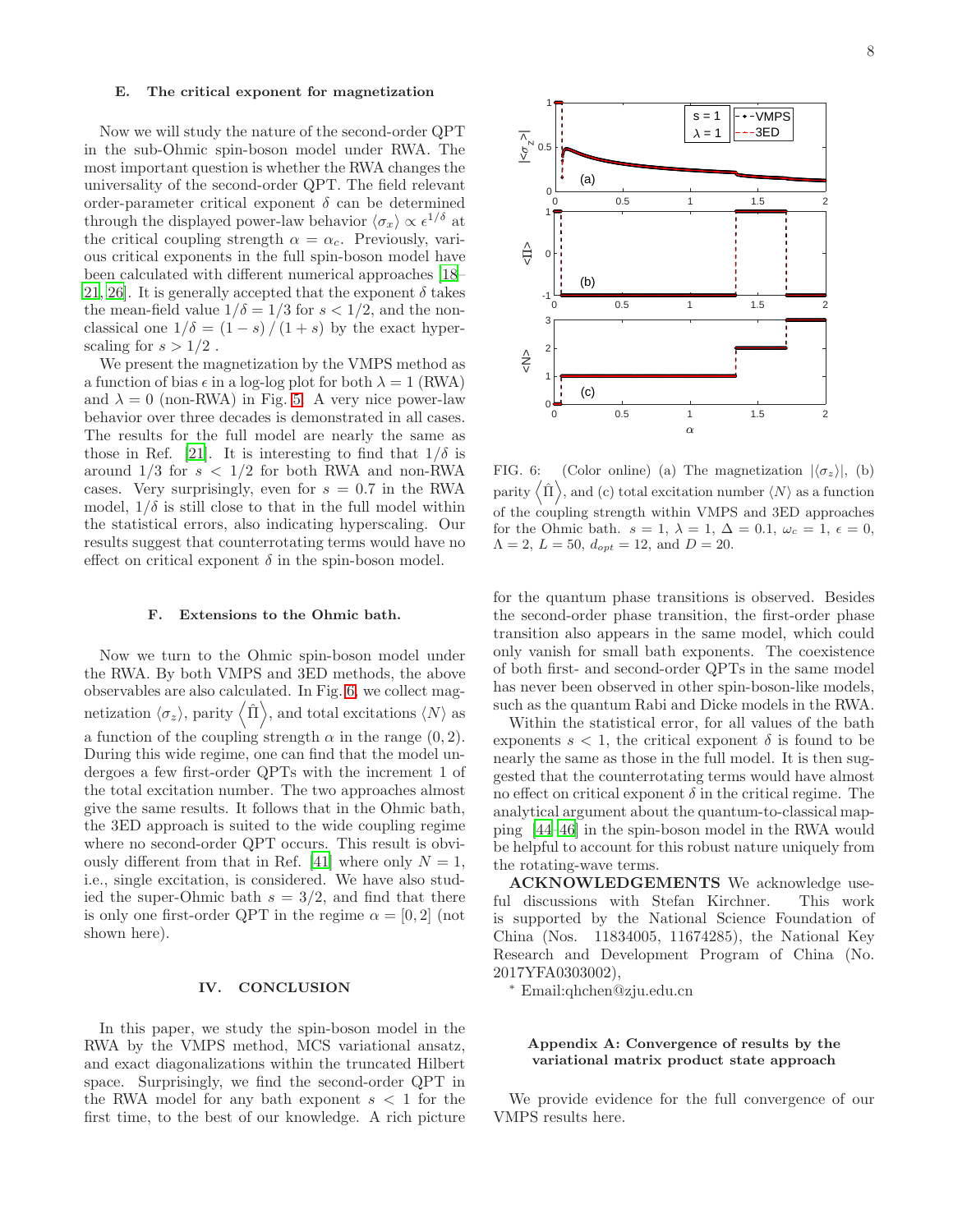

<span id="page-8-0"></span>FIG. A1: (Color online) The plot of the magnetization  $|\langle \sigma_x \rangle|$ as a function of coupling strength  $\alpha$  with bond dimension (a) D=12, 20, 30 for  $s = 0.3$  and (b)  $D = 12, 24, 40$  for  $s = 0.7$ . Other parameters:  $\lambda = 1, \Delta = 0.1, \omega_c = 1, \epsilon = 0, \Lambda = 2,$  $L = 50, d_{opt} = 12.$ 



<span id="page-8-1"></span>FIG. A2: (Color online) Convergence check for the VMPS parameter  $D$  in the critical regime. The panels shows the log-log plot of the magnetization  $|\langle \sigma_x \rangle|$  as a function of bias  $\epsilon$  with bond dimension (a)  $D = 12, 20, 30$  for s=0.3 and (b)D  $= 20, 40, 60$  for  $s = 0.7$ . Other parameters:  $\lambda = 1, \Delta = 0.1$ ,  $\omega_c = 1, \Lambda = 2, L = 50, d_{opt} = 12.$ 

The most important point of our paper is whether the second-order QPT occurs in the spin-boson model in the RWA. To demonstrate this point convincingly, we have checked the magnetization as a function of the coupling strength with increasing bond dimension (D). The results are shown in Fig. [A1.](#page-8-0) One can see that the magnetization is converged even for the smallest one  $D = 12$ , indicating that the second-order QPT in our model is reliable.

The field relevant order-parameter critical exponent  $\delta$ should be determined precisely to study the universality class of the second-order QPT in this model. In doing so, we should check its convergence for the VMPS parameters carefully. Figures [A2](#page-8-1) and [A3](#page-8-2) exhibit the nice power-law curves with the same fitting exponent for the selected bond dimension  $(D)$ , optimized physical dimension (d), and discrete logarithm ( $\Lambda$ ) for the same values of the bath exponent s. It is clearly demonstrated that we have obtained a convincing critical exponent of the second-order QPT in this paper.



<span id="page-8-2"></span>FIG. A3: (Color online) Convergence check for the VMPS parameter  $\Lambda$  and  $d_{opt}$  in the critical regime. The panels show log-log plots of the magnetization  $|\langle \sigma_x \rangle|$  as a function of bias  $\epsilon$  with (a)discrete logarithms  $\Lambda = 1.5, L = 80; \Lambda = 2, L = 50;$ and  $\Lambda = 3, L = 30$  for  $s = 0.3$  with  $D = 20, d_{opt} = 12$ ; and (b) optimized physical dimension  $d_{opt} = 8, 12, 16$  for  $s = 0.7$  with  $\Lambda = 2, L = 50, D = 40.$  Other parameters:  $\lambda = 1, \Delta = 0.1,$  $\omega_c=1.$ 



<span id="page-8-3"></span>FIG. A4: (Color online) The plot of the entanglement entropy as a function of  $1/D$  (D is bond dimension) with the fixed coupling strength  $\alpha = 0.1, 1$  for  $s = 0.3, 0.7$  respectively. Other parameters:  $\lambda = 1, \Delta = 0.1, \omega_c = 1, \epsilon = 0,$  $\Lambda = 2, L = 50, d_{opt} = 12$ .

Finally we turn to the convergence of the entanglement as a function of the inverse of the bond dimension 1/D. In the spin-boson model, the entanglement entropy can be rewritten as [\[26\]](#page-9-40)

$$
E = -P_+ \log_2 P_+ - P_- \log_2 P_- \tag{A1}
$$

where  $P_{\pm} = \left(1 \pm \sqrt{\langle \sigma_x \rangle^2 + \langle \sigma_y \rangle^2 + \langle \sigma_z \rangle^2}\right)/2$ , which describes the correlation between the spin and the bosonic bath.

In Fig. [A4,](#page-8-3) we plot the entanglement entropy as a function of  $1/D$  for  $s=0.3$  (upper) and  $s=0.7$  (lower) at fixed coupling strength. It is clearly shown that the entropy saturates even before  $D = 20$  for both cases, providing further strong evidence for the convergence of our results for  $D > 20$ , i.e., the value selected in our calculation. Thus we believe that our algorithm has converged to the